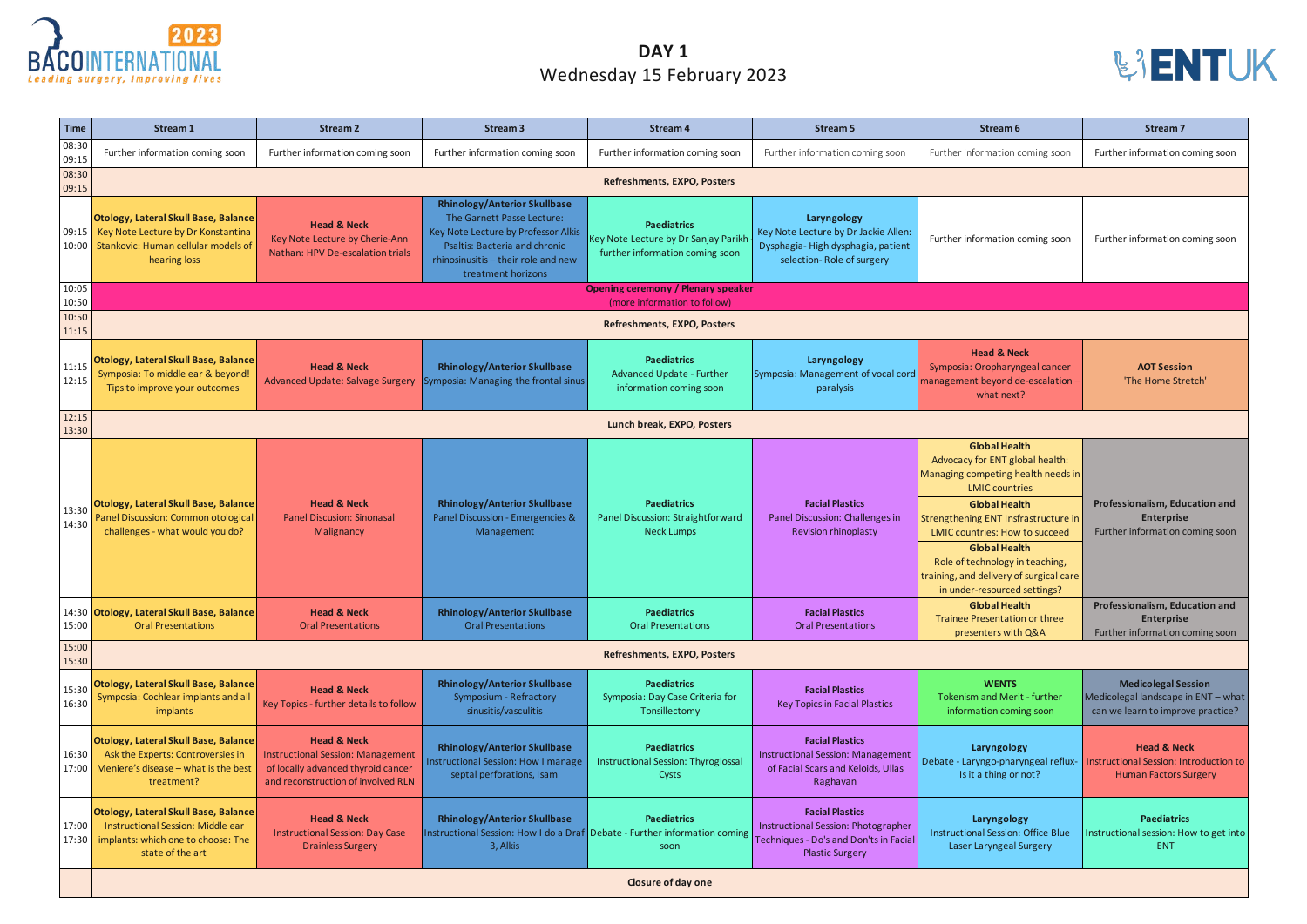| <b>Time</b>    | <b>Stream 1</b>                                                                                                                                             | <b>Stream 2</b>                                                                                                                                                         | <b>Stream 3</b>                                                                                                             | <b>Stream 4</b>                                                                                                                                     | Stream 5                                                                                                                                              | Stream 6                                                                                                          | <b>Stream 7</b>                                                                              |                                                                                                   | <b>Additional sessions</b>                                                                                                                                    |  |
|----------------|-------------------------------------------------------------------------------------------------------------------------------------------------------------|-------------------------------------------------------------------------------------------------------------------------------------------------------------------------|-----------------------------------------------------------------------------------------------------------------------------|-----------------------------------------------------------------------------------------------------------------------------------------------------|-------------------------------------------------------------------------------------------------------------------------------------------------------|-------------------------------------------------------------------------------------------------------------------|----------------------------------------------------------------------------------------------|---------------------------------------------------------------------------------------------------|---------------------------------------------------------------------------------------------------------------------------------------------------------------|--|
| 08:30<br>09:15 | <b>Otology, Lateral Skull Base,</b><br><b>Balance</b><br>A Cochlear Lecture:<br>Key Note Lecture by Professor<br><b>Catherine Birman</b>                    | <b>Head &amp; Neck</b><br>Key Note Lecture by Dr Andrew<br>Foreman: TORS: Outcomes,<br>function and the future                                                          | <b>Rhinology/Anterior Skullbase</b><br>Key Note Lecture by Dr Stella<br>Lee: Challenging paradigms in<br>treatment of CRS   | Further information coming<br>soon                                                                                                                  | Further information coming<br>soon                                                                                                                    | Laryngology<br>Keynote Lecture by Eugenia<br>Chavez: When to operate and<br>when not to!                          | <b>Medical Education</b><br>Further information coming<br>soon                               |                                                                                                   | Further information coming soon                                                                                                                               |  |
| 08:30<br>09:15 |                                                                                                                                                             |                                                                                                                                                                         |                                                                                                                             |                                                                                                                                                     | Refreshments, EXPO, Posters                                                                                                                           |                                                                                                                   |                                                                                              |                                                                                                   |                                                                                                                                                               |  |
| 09:15<br>10:00 | <b>Otology, Lateral Skull Base,</b><br><b>Balance</b><br>A TWJ Lecture:<br>Key Note Lecture: Mr Alex<br>Huber: Robotics in otology                          | <b>Head &amp; Neck</b><br>A Lionel Colledge Lecture:<br>Key Note Lecture by Vincent<br>Vander Poorten: Advances in<br>our understanding of salivary<br>gland cancer     | <b>Rhinology/Anterior Skullbase</b><br>Key Note Lecture by Isam<br>Alobid: Endoscopic<br>management of<br>sinonasal tumours | <b>Paediatrics</b><br>Key Note Lecture - Further<br>information coming soon                                                                         | <b>Facial Plastics</b><br>Key Note Lecture by Fazil<br>Apaydin: Journey in Rhinoplasty<br>surgery and challenges faced to<br>overcome difficult cases | Laryngology<br>Key Note Lecture by Alexander<br>Gelbard: Laryngeal stenosis<br>Endoscopic verses open<br>approach | Further information coming<br>soon                                                           | <b>SFO Clinical Skills Day 09:20</b>                                                              | <b>GP Day</b><br>09:15<br>Introduction -<br>09:20<br>Professor Phiippa<br><b>GP Day</b><br>09:50<br>Ear Cases<br>09:50<br><b>GP Day</b><br>10:20<br>Ear Cases |  |
| 10:05<br>10:50 | <b>GP Day</b><br><b>Plenary speaker</b><br>10:20<br>Lecture: Management<br>10:50<br>(more information to follow)<br>of Allergic Rhinitis in<br>Primary Care |                                                                                                                                                                         |                                                                                                                             |                                                                                                                                                     |                                                                                                                                                       |                                                                                                                   |                                                                                              |                                                                                                   |                                                                                                                                                               |  |
| 10:50<br>11:15 | <b>Refreshments, EXPO, Posters</b>                                                                                                                          |                                                                                                                                                                         |                                                                                                                             |                                                                                                                                                     |                                                                                                                                                       |                                                                                                                   |                                                                                              |                                                                                                   |                                                                                                                                                               |  |
| 11:15<br>12:15 | <b>Otology, Lateral Skull Base,</b><br><b>Balance</b><br>Symposia: Current Opinion on<br><b>Balance Disorders</b>                                           | <b>Head &amp; Neck</b><br>Symposia: Head & Neck Skin<br>Cancer                                                                                                          | <b>Rhinology/Anterior Skullbase</b><br>Advances in Rhinology                                                                | <b>Paediatrics</b><br>Symposium: Button Battery<br>Safety                                                                                           | <b>Facial Plastics</b><br>Symposium: Functional<br>septorhinoplasty: Management<br>of the internal and external<br>nasal valves                       | Laryngology<br>Advances in Laryngology                                                                            | <b>SAS Session</b><br>The SAS Hour                                                           | <b>SFO Clinical Skills Day</b>                                                                    | 11:15<br><b>GP Day</b><br>11:45<br>Nose Cases<br>11:45<br><b>GP Day</b><br>12:15<br>Nose Cases                                                                |  |
| 12:15<br>13:30 | Lunch break, EXPO, Posters                                                                                                                                  |                                                                                                                                                                         |                                                                                                                             |                                                                                                                                                     |                                                                                                                                                       |                                                                                                                   |                                                                                              |                                                                                                   |                                                                                                                                                               |  |
| 13:30          | <b>Otology, Lateral Skull Base,</b><br><b>Balance</b><br>14:30 Panel Discussion: Challenges in<br>Cochlear Implants                                         | <b>Head &amp; Neck</b><br><b>Panel Discussion - Furher</b><br>information coming soon                                                                                   | <b>Rhinology/Anterior Skullbase</b><br>Panel Discussion: Complications<br>& Management                                      | <b>Head &amp; Neck</b><br><b>Panel Discussion:</b><br>Multidisciplenary Head & Neck<br><b>Cancer Case Discussions</b>                               | <b>Facial Plastics</b><br>Panel Discussion: Strategies in<br>Tip refinement                                                                           | Laryngology<br>Panel Discussion - Further<br>information coming soon                                              | The Future of ENT Training<br>Led by the chair of SAC - Anne                                 | <b>SFO Clinical Skills Day</b>                                                                    | 13:30<br><b>GP Day</b><br>14:00<br>Throat Cases<br>14:00<br><b>GP Day</b><br>14:30<br>Throat Cases                                                            |  |
| 14:30<br>15:00 | <b>Otology, Lateral Skull Base,</b><br><b>Balance</b><br><b>Oral Presentations</b>                                                                          | <b>Head &amp; Neck</b><br><b>Oral Presentations</b>                                                                                                                     | <b>Rhinology/Anterior Skullbase</b><br><b>Oral Presetations</b>                                                             | <b>Head &amp; Neck</b><br><b>Oral Presentations</b>                                                                                                 | <b>Facial Plastics</b><br><b>Oral Presentations</b>                                                                                                   | Laryngology<br><b>Oral Presentations</b>                                                                          | Louise McDermott                                                                             | <b>SFO Clinical Skills Day</b>                                                                    | 14:30<br><b>GP Day</b><br>15:00<br>Throat Lecture                                                                                                             |  |
| 15:00<br>15:30 |                                                                                                                                                             | Refreshments, EXPO, Posters                                                                                                                                             |                                                                                                                             |                                                                                                                                                     |                                                                                                                                                       |                                                                                                                   |                                                                                              |                                                                                                   |                                                                                                                                                               |  |
| 15:30<br>16:30 | <b>Otology, Lateral Skull Base,</b><br><b>Balance</b><br>Symposia: Vestibular                                                                               | <b>Head &amp; Neck</b><br>Symposia: Rehabilitation After                                                                                                                | <b>Rhinology/Anterior Skullbase</b><br>Key Topics in Rhinology                                                              | <b>Head &amp; Neck</b><br>Symposia - Further information<br>coming soon                                                                             | <b>NIHR Session</b><br>Further information coming<br>soon                                                                                             | Laryngology<br>Key Topics: Where a knife<br>doesn't work or does it?                                              | <b>NAPDENT Session</b><br>Further information coming<br>soon                                 | <b>SFO Clinical Skills Day</b>                                                                    | 15:30<br><b>GP Day</b><br>16:30<br>PA's in ENT                                                                                                                |  |
|                | management and the future                                                                                                                                   | Schwannoma: Current<br>Treatment / Long Term Sequlae                                                                                                                    |                                                                                                                             |                                                                                                                                                     |                                                                                                                                                       |                                                                                                                   |                                                                                              |                                                                                                   | 16:30<br><b>CLOSE</b><br>16:40                                                                                                                                |  |
| 16:30<br>17:00 | <b>Otology, Lateral Skull Base,</b><br><b>Balance</b><br>Instructional Session: Middle<br>ear myoclonus: Assessment and<br>management                       | <b>BAETS Session</b><br>Further information coming<br>soon                                                                                                              | <b>Rhinology/Anterior Skullbase</b><br>Instructional Session: How I<br>raise flaps for skull base<br>recontruction          | <b>Otology, Lateral Skull Base,</b><br><b>Balance</b><br>Instructional Session: How and<br>why to set up a medicolegal<br>practice, Mr Gerard Kelly | <b>Facial Plastics</b><br>Debate: Preservation vs<br>structural rhinoplasty                                                                           | Laryngology<br>Instructional Session: Office<br>Laryngeal Procedure Set-Up<br>and Advanced Applications           | <b>Facial Plastics</b><br>Regional Blocks in Facial Plastic<br>Surgery                       | <b>Paediatrics</b><br>nstructional Session<br>Further information<br>coming soon                  | <b>Rhinology/Anterior</b><br><b>Skullbase</b><br><b>Instructional Session: How</b><br>I Manage HHT                                                            |  |
| 17:00<br>17:30 | <b>Otology, Lateral Skull Base,</b><br><b>Balance</b><br>Instructional Session:<br>Endoscopic myringoplasty tips<br>and pitfalls                            | <b>Head &amp; Neck</b><br>Debate: Is Immunotherapy likely<br>to be the death of surgery in<br>the treatment of Head & Neck   key landmark in sinus and skull<br>Cancer? | <b>Rhinology/Anterior Skullbase</b><br>Instructional Session: Dancing<br>around the lacrimal system: a<br>base surgery      | Laryngology<br>Instructional Session: Sulcus and<br>Vocal Cord Scar                                                                                 | <b>Facial Plastics</b><br>Instructional Session: Flap<br>Techniques in Skin Cancer                                                                    | Laryngology<br>Instructional Session: Laryngeal<br>Manipulation                                                   | <b>Facial Plastics</b><br>Instructional Session: Non-<br><b>Surgical Facial Rejuvenation</b> | <b>Paediatrics</b><br><b>Instructional Session</b><br>Intracapsular<br>Coblation<br>Tonsillectomy | <b>Rhinology/Anterior Skullbas</b><br>Instructional Session:<br>Management of Anterior<br>Septal Deviations                                                   |  |
|                | Closure of day two - Likely to be Party night                                                                                                               |                                                                                                                                                                         |                                                                                                                             |                                                                                                                                                     |                                                                                                                                                       |                                                                                                                   |                                                                                              |                                                                                                   |                                                                                                                                                               |  |





## **DAY 2** Thursday 16 February 2023